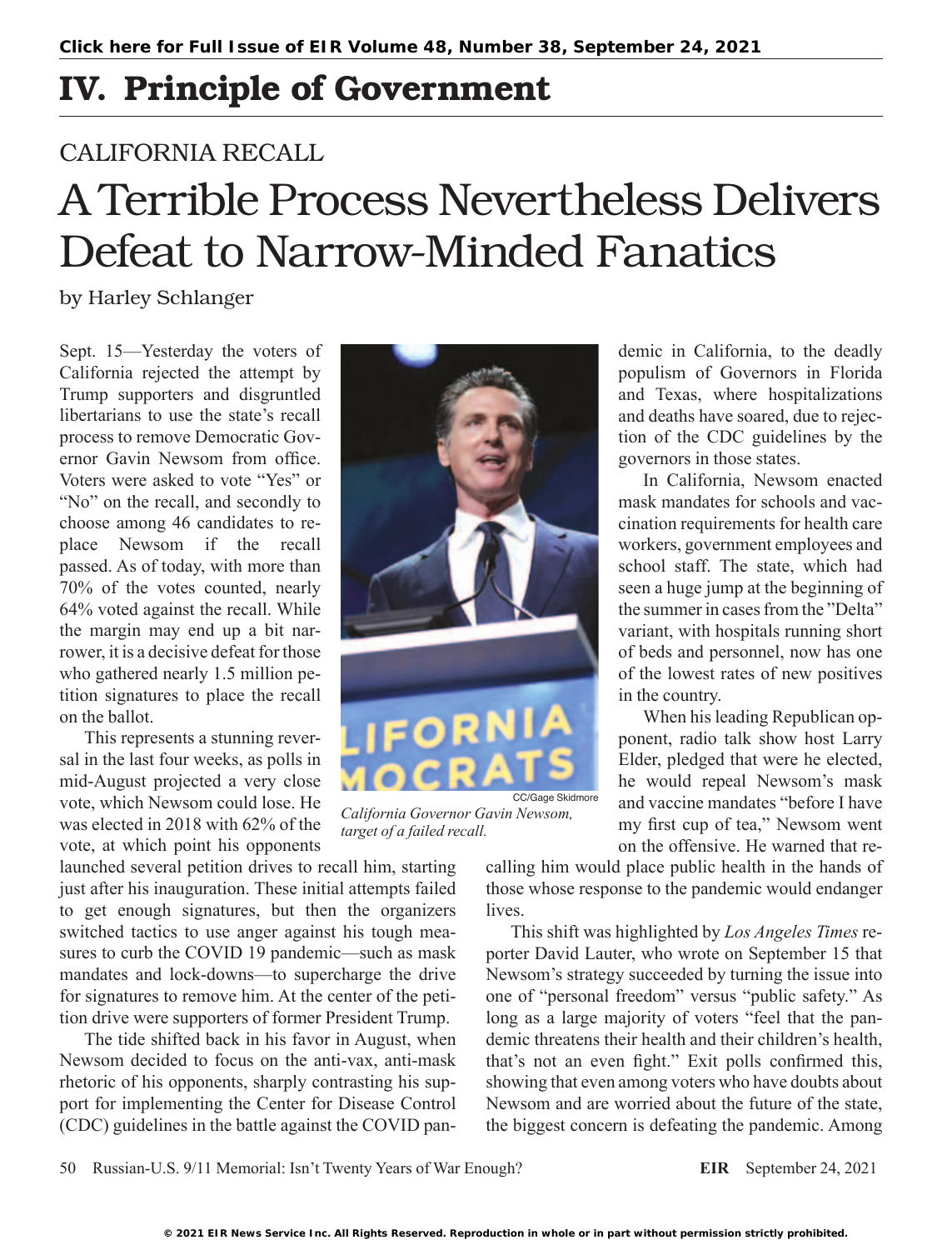those who voted, a large majority said they supported mask and vaccination mandates.

## **The Collapse of the Golden State**

There is no doubt that the overall situation in California, which in the past was seen as an American paradise, is undergoing a long-term devolution, which has been accelerating. See the [article](https://larouchepub.com/eiw/public/2021/eirv48n36-20210910/index.html) by Daniel and Lena Platt, "The Rise and Fall of the Golden State," *EIR* Vol. 48, No. 36, September 10, 2021, pp. 49-54.

As Governor, Newsom



*Houseboats on Lake Oroville in 2021 at 38% of its average water level, due to an ongoing drought and long-term negligence in new water supply infrastructure.*

has made mistakes, including some which were very visible—as when he cavorted, maskless, with lobbyists at a fancy restaurant, after lecturing residents to stay at home and wear masks in public places. This act of blatant hypocrisy has been cited as a trigger for the anger against him, but there are other serious problems afflicting the state, for which his opponents blamed his administration. These include a drastic increase in homelessness, crime, drug use and trafficking, power outages, a sharp upward trend in the cost of living, and a devastating drought, responsible in part for massive forest fires and water shortages. However, these problems

have been in the making for years, due to foolish, and in some cases criminal policies, implemented long before Newsom was elected—and they are not unique to California!

For example, the collapse of the physical economy is the result of neoliberal policies on a national and state level, supported by both parties, especially the refusal to invest in essential infrastructure; and by the promotion of "free market" trade policies that undermined the agricultural sector and led to the out-



*Reflecting the state of many cities in California, a homeless camp in West Oakland.*

sourcing of manufacturing, gutting the state's once remarkably productive industrial sector.

The 1996 deregulation of electricity markets, backed by bipartisan majorities, led to the energy crisis of 2001-2003, causing blackouts and utility price hikes that led to the ouster in 2003—by recall—of Democratic Governor Davis, and his replacement by the Terminator, Arnold Schwarzenegger, who governed California on behalf of globalist corporate elites directed by George Shultz and Lord Jacob Rothschild. The state still suffers rolling blackouts today, as

the deregulated markets have been made even less reliable by the imposition of Green policies, which include the shutdown of electricity production by nuclear and coal plants.

Further, there is a lack of affordable housing, as financial deregulation favored the speculative policies that created the mortgage-backed securities bubble, which popped in 2008, leading to foreclosures on millions of families' homes. The situation facing homeowners and renters has worsened, as the Federal Reserve's Quantitative Easing policy of handing out free money to speculators, has driven up the average home

> price in the state to over \$800,000. In many cities, rents are unaffordable for working families, and even for those in the shrinking middle class.

> This economic/financial disaster is what Lyndon La-Rouche forecast in 1971, when he saw the power of elected officials tasked with defending the general welfare usurped by private corporate interests. Instead of legislation enacted by representatives who could fight for the interests of their constituents, power became concen-